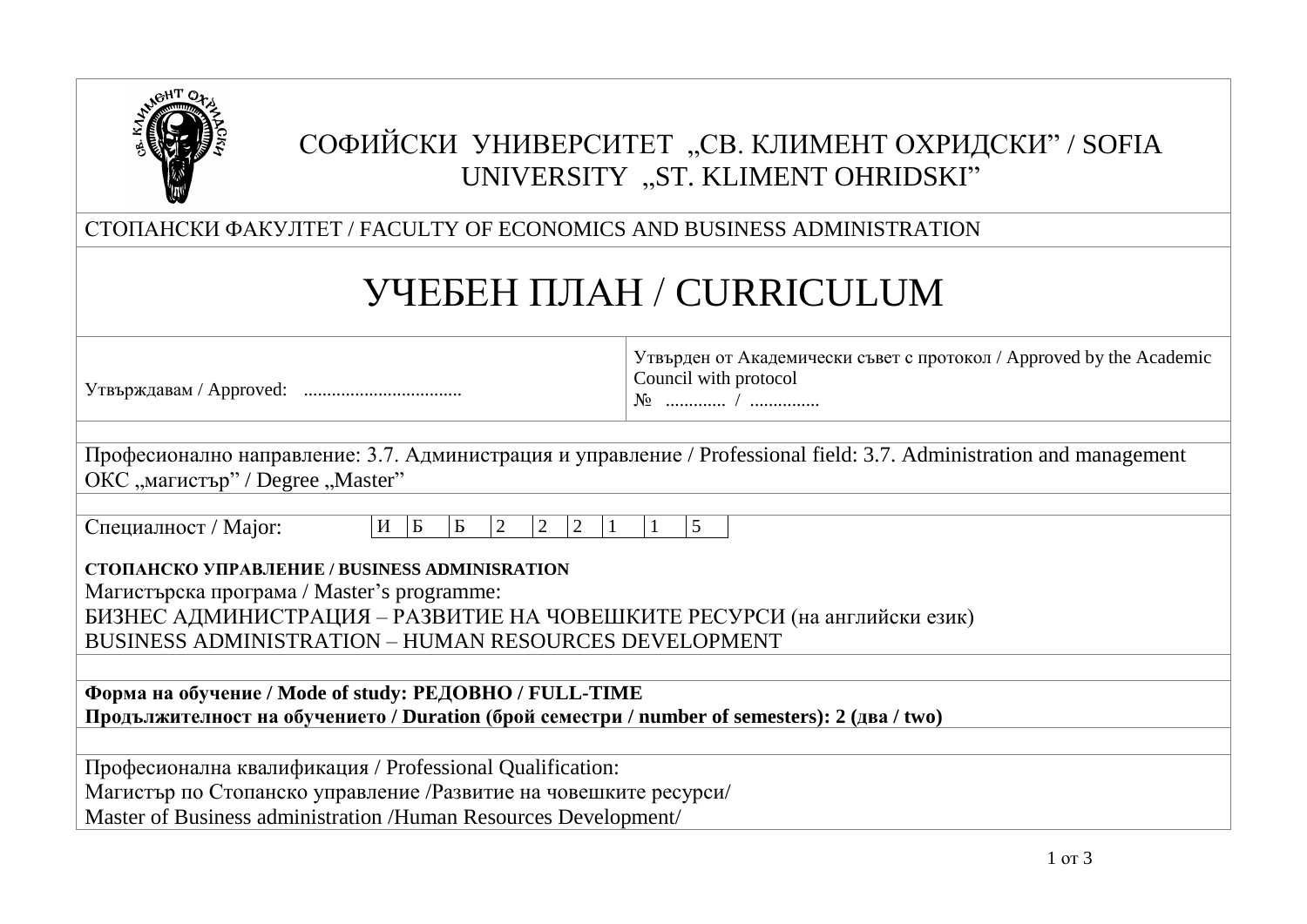# **Квалификационна характеристика / Qualification characteristics**

# **Major: Business administration Master's programme: BUSINESS ADMINISTRATION – HUMAN RESOURCES DEVELOPMENT**

#### **1. Programme aims:**

The **goal** of the Master's programme "Business administration – Human resources development" is to prepare highly skilled specialists able to use advanced methods and tools for strategic management and development of human capital in the organizations. After completing the programme the student should be familiar with and be able to develop an organizational strategy, in particular strategies in the field of human resources development. The programme aims are to create awareness of the need for in-depth theoretical knowledge and basis for continuous self-improvement in practice.

#### **2. Programme content:**

The Master programme in "Business administration – Human resources development" is intended for applicants with a Bachelor degree in Business administration and/or Economics or related areas.

The duration of study is 1 year and includes::

- o Foundation module (one semester) which includes basic obligatory courses making up the professional content of the master in Business administration with an emphasis on the management and development of human resources;
- o Specializing and Final module (one semester) which includes electives and optional courses in one of the offered specializations (profiles) and writing of a Master thesis, course work and defense of Master thesis

Admission requirements include a written test and an interview. The final grade consists of the grade point average of the Bachelor degree, the state examination (defense of a bachelor thesis) and the grades of the admission test and interview.

## **3. Professional competencies**

## SHOULD KNOW

- To be familiar with modern economic theories and be able to analyze the economic environment by using the appropriate tools;
- To be familiar with the history of management thought and critically evaluate its development and the potential benefits of applying different approaches in specific environments;
- To be familiar with the tools of management:
- To be familiar with the methods for organizational and industry diagnostics;
- To be familiar with the methods for goal-setting, formulation and realization of strategies;
- To be familiar with the methods and approaches for structuring the organization;
- To be familiar with the methods for work in the socio-cultural layer of the organization, and with the human resources;
- To be familiar with public and corporate finance, the tools of the financial institutions, legal norms;
- To be familiar with the legal and administrative basis of businesses;
- To be familiar with Bulgarian accounting practices and international accounting standards.